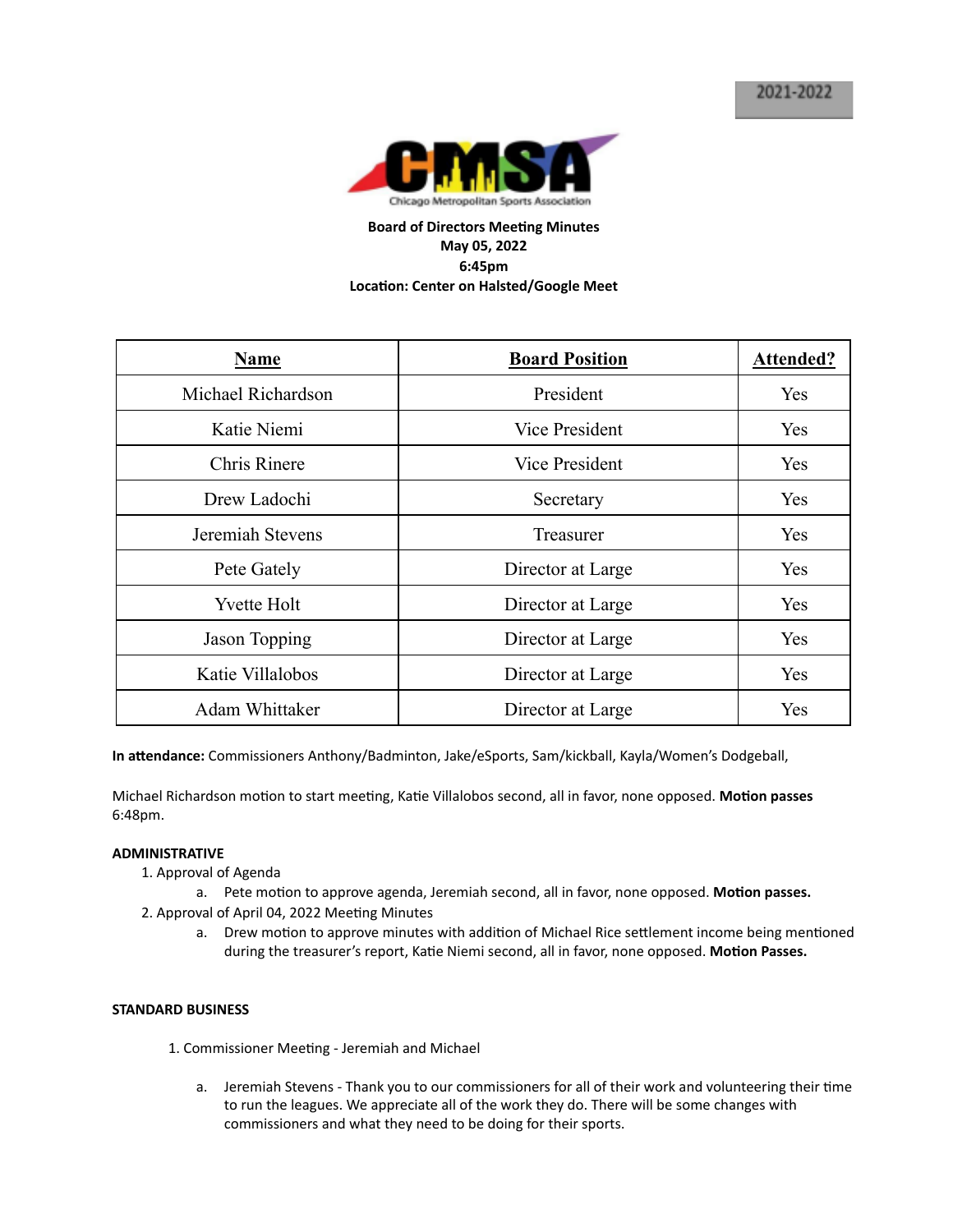- b. Commissioners do need to keep track of their budgets and balance the incomes/expenses that incur. The 10% carry over will not carry over into the next year.
- c. Commissioners need to be working towards utilizing funds to position themselves with marketing or expenses that might enhance their league. We will not be allowing last minute purchases, that were not planned for, to use up the funds that were in excess of what was planned.
- d. Michael Richardson The strategic plan we enacted is to help establish us as a better organization. Part of the process involves commissioners of sports helping to drive the strategic plan.
- 2. Treasurer's Report Jeremiah
	- a. Taxes Extension sent out last month. Once 2020 audit is complete we can finalize taxes before the extension deadline.
	- b. Audit 2020 Audit is almost complete. There are just final issues pertaining to request lists from auditors that need to be completed. Erick will review the questionnaire with auditors and Jeremiah. Waiting on final journal entries and any other final issues pending.
	- c. Processing fees Credit card processing fees increase from Leagueapps fees increasing. Our current processing fee we add on to the Leagueapps is 4%.
		- i. Michael Richardson motion to increase processing fee to 5% if Leagueapps raises our fees, Jason Topping second, all in favor, none opposed. Motion passes.
		- ii. We will revisit the processing fees after partnering with Leagueapps to see what we can negotiate on to lower fees. We will revisit the increase to 5% for processing fee on Leagueapps if we can negotiate a better rate.
	- d. Stale Date Checks Per Bank Checks over 90 days and presented to bank tellers will be processed. Auditors asked that we void checks but Erick will be speaking to them about the bank policy and will need to be added to the Auditor's report.
		- i. The bank will allow people to cash checks that they have past the 90 day deadline that we print on the check. We are deciding what to do on some of these checks that are outstanding.
		- ii. Michael Richardson motion to continue conversation after partnering with bookkeeper and auditors on what to do, Jason Topping second, all in favor, none opposed. Motion passes.
	- e. We have 2402 registered CMSA memberships currently.
	- f. Drew Ladochi motion to approve treasurer's report, Katie Villalobos second, all in favor, none opposed. Motion passes.
- 3. Registration Discussion Michael Richardson (continued from previous meeting)
	- a. We are going to wait on this until the next meeting due to time constraints at the Center on Halsted.
- 4. By-laws Michael and Pete
	- a. They created a google form to test how the material for the next election might look for our CMSA membership during the next election. We will be presenting multiple items to vote on for by-law changes to consider.
	- b. Pete presented how we have used different names for the executive board and appointed board members.
		- i. Katie Villalobos motion to approve distinguishing the titles of executive board members (individuals voted in) versus the appointed board members , Michael Richardson second, all in favor, none opposed. **Motion passes.**
	- c. Pete presented reorganizing sections to match the incapacitation (succession) section
	- d. Pete presented editorial updates, clarifying language, punctuation, and grammar.
	- e. Pete will email us the suggested updates to review for next meeting and ways to track what is being proposed and approved.